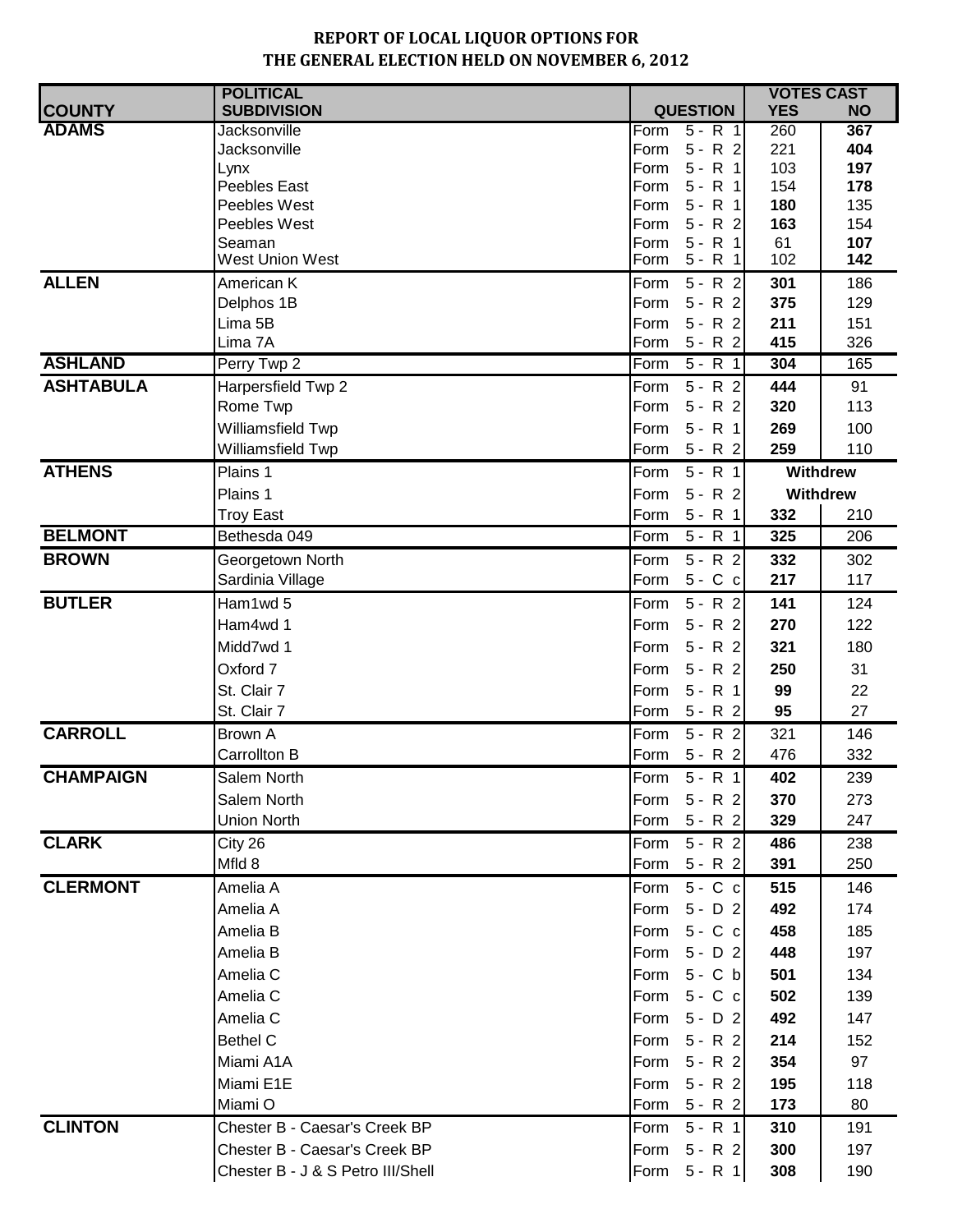| <b>CLINTON - cont.</b> | Chester B - J & S Petro III/Shell              |      | Form $5 - R$ 2 | 299 | 202             |
|------------------------|------------------------------------------------|------|----------------|-----|-----------------|
|                        | Wilmington 2A                                  |      | Form 5 - R 2   | 175 | 183             |
| <b>COLUMBIANA</b>      | Columbiana A                                   |      | Form $5 - R$ 1 | 148 | 375             |
|                        | Fairfield Twp Center - Beer                    |      | Form $5 - R$ 2 | 258 | 183             |
|                        | Fairfield Twp Center - Wine & Mixed Beverages  |      | Form 5 - R 2   | 254 | 192             |
|                        | Madison Twp - Rock Camp                        |      | Form 5 - R 1   | 341 | 144             |
|                        | Madison Twp - Rock Camp                        |      | Form 5 - R 2   | 315 | 171             |
|                        | St. Clair Twp - Glenmoor                       |      | Form 5 - R 1   | 149 | 148             |
|                        | St. Clair Twp - Glenmoor                       | Form | $5 - R$ 2      | 140 | 156             |
|                        | St. Clair Twp - South - Beer                   |      | Form 5 - R 1   | 179 | 269             |
|                        | St. Clair Twp - South - Wine & Mixed Beverages |      | Form 5 - R 1   | 177 | 272             |
| <b>COSHOCTON</b>       | Oxford                                         |      | Form $5 - R$ 1 | 550 | 250             |
|                        | Oxford                                         |      | Form $5 - R$ 2 | 491 | 301             |
|                        | Tuscarawas                                     | Form | $5 - R$ 1      | 320 | 253             |
|                        | Warsaw                                         | Form | $5 - R$ 1      | 514 | 416             |
|                        | West Lafayette - Circle K #5237                | Form | $5 - R$ 2      | 464 | 480             |
|                        | West Lafayette - Stonecreek Farms              | Form | $5 - R$ 1      | 629 | 311             |
|                        | West Lafayette - Stonecreek Farms              | Form | 5 - R 2        | 560 | 379             |
| <b>CRAWFORD</b>        | Galion 1A                                      | Form | $5 - R$ 2      | 370 | 173             |
| <b>CUYAHOGA</b>        | Bedford 1B - Getgo 3833                        | Form | $5 - R$ 2      | 259 | 151             |
|                        | Bedford 1B - Walmart 4342                      | Form | $5 - R$ 2      | 240 | 157             |
|                        | Brecksville 00G                                | Form | $5 - R$ 2      | 490 | 144             |
|                        | Broadview Hts. 1A                              |      | Form $5 - R$ 2 | 549 | 261             |
|                        | <b>Brook Park 3B</b>                           |      | Form $5 - R$ 2 | 398 | 292             |
|                        | Brooklyn 00G                                   |      | Form 5 - R 2   | 388 | 229             |
|                        | Cleveland 3P                                   |      | Form $5 - R$ 2 | 271 | 118             |
|                        | Cleveland 4E                                   |      | Form $5 - R$ 2 | 238 | 174             |
|                        | Cleveland 6U                                   | Form | $5 - R$ 2      | 59  | 26              |
|                        | Cleveland 7U                                   |      | Form 5 - R 2   | 164 | 96              |
|                        | Cleveland 8R                                   |      | Form 5 - R 2   | 58  | 25              |
|                        | Cleveland 11G                                  |      | Form 5 - R 2   | 417 | 152             |
|                        | Cleveland 12M                                  |      | Form 5 - R 2   | 533 | 134             |
|                        | Euclid 2C                                      |      | Form 5 - R 1   | 169 | 139             |
|                        | Euclid 2C                                      |      | Form 5 - R 2   | 151 | 156             |
|                        | Independence 00E                               |      | Form 5 - R 2   | 674 | 228             |
|                        | Lakewood 4G                                    |      | Form $5 - R$ 2 | 288 | 92              |
|                        | Lyndhurst 2B                                   |      | Form 5 - R 2   | 410 | 206             |
|                        | <b>Olmsted Falls 2A</b>                        |      | Form 5 - R 2   | 433 | 68              |
|                        | Olmsted Twp A                                  |      | Form $5 - R$ 2 | 458 | 108             |
|                        | Parma 7B                                       |      | Form 5 - R 2   | 416 | 217             |
|                        | Parma Hts. 4A                                  |      | Form 5 - R 2   | 415 | 241             |
|                        | Solon 6B                                       |      | Form $5 - R$ 2 | 652 | 314             |
|                        | Warrensville Hts. 2A                           |      | Form 5 - R 2   | 241 | 212             |
| <b>DEFIANCE</b>        | Defiance 3C                                    |      | Form $5 - R$ 2 | 284 | 181             |
|                        | Hicksville C                                   |      | Form 5 - R 2   | 234 | 214             |
| <b>DELAWARE</b>        | Dublin C                                       |      | Form 5 - R 1   | 659 | 103             |
|                        | Dublin C                                       |      | Form 5 - R 2   | 636 | 131             |
|                        | Orange G                                       |      | Form 5 - R 1   | 515 | 156             |
|                        |                                                |      |                |     | cont. next page |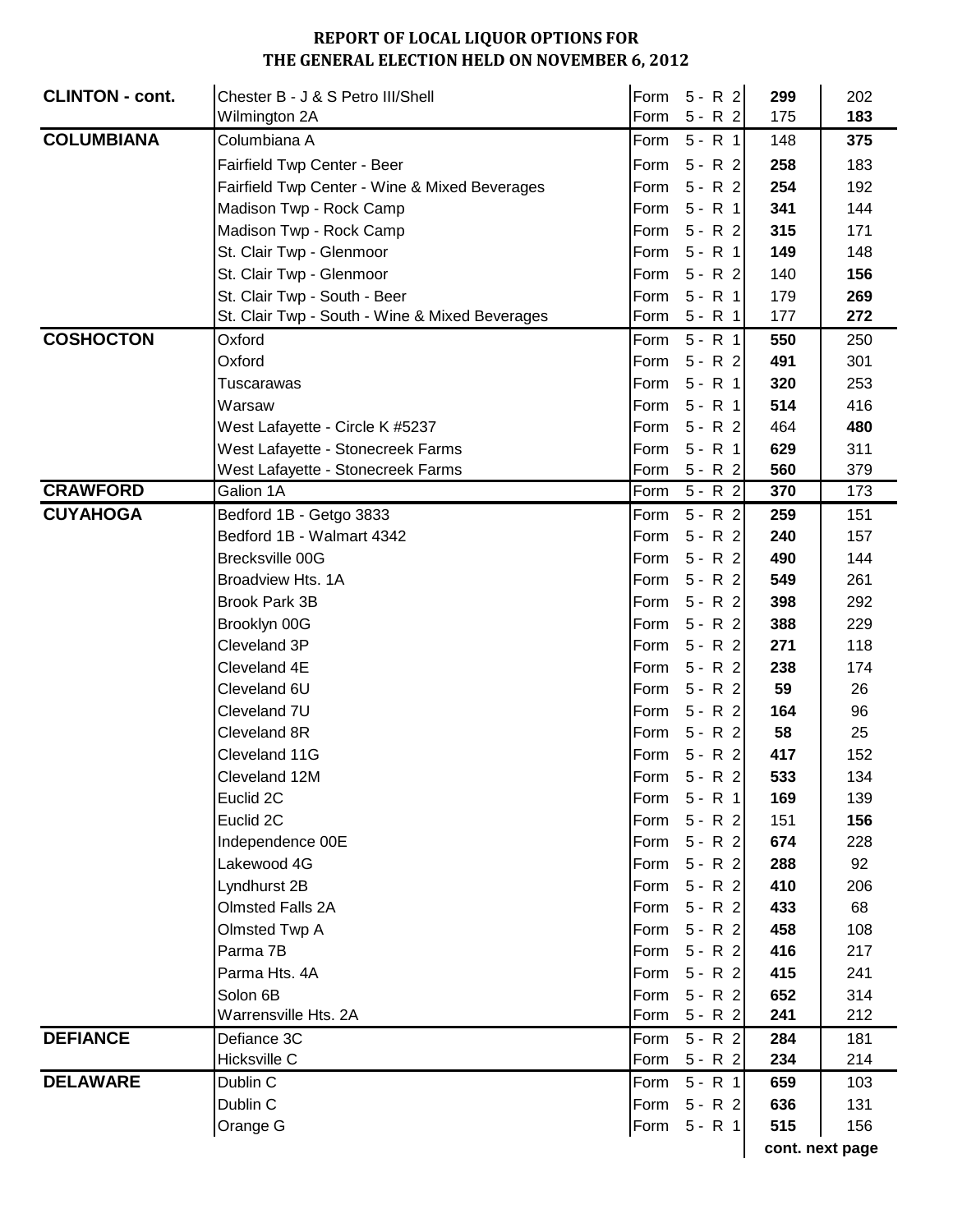|                         | Orange G                                                              |      | Form 5 - R 2   | 503    | 187   |
|-------------------------|-----------------------------------------------------------------------|------|----------------|--------|-------|
| <b>DELAWARE - cont.</b> | Sunbury A                                                             | Form | $5 - R$ 1      | 581    | 137   |
|                         | Sunbury A                                                             | Form | $5 - R$ 2      | 534    | 186   |
| <b>ERIE</b>             | Ber Twp #1                                                            | Form | $5 - R$ 2      | 491    | 142   |
|                         | Flo Twp #1                                                            | Form | $5 - R$ 2      | 422    | 179   |
| <b>FAIRFIELD</b>        | <b>Baltimore B</b>                                                    | Form | $5 - R$ 1      | 398    | 253   |
|                         | <b>Baltimore B</b>                                                    | Form | $5 - R$ 2      | 358    | 292   |
|                         | Greenfield Twp B                                                      | Form | $5 - R$ 1      | 740    | 259   |
|                         | Greenfield Twp B                                                      | Form | $5 - R$ 2      | 713    | 290   |
|                         | Lancaster 4A                                                          | Form | $5 - R$ 2      | 613    | 246   |
|                         | Lancaster 5B                                                          | Form | $5 - D 1$      | 266    | 202   |
|                         | Violet Twp A                                                          | Form | $5 - R$ 2      | 460    | 182   |
| <b>FRANKLIN</b>         | Blendon Twp D                                                         | Form | $5 - R$ 1      | 749    | 223   |
|                         | Blendon Twp D                                                         | Form | $5 - R$ 2      | 712    | 253   |
|                         | Columbus 1C                                                           | Form | $5 - R$ 2      | 586    | 248   |
|                         | Columbus 12A                                                          | Form | $5 - R$ 2      | 469    | 108   |
|                         | Columbus 19B                                                          |      | Form 5 - R 1   | 719    | 77    |
|                         | Columbus 19B                                                          | Form | $5 - R$ 2      | 686    | 109   |
|                         | Columbus 25C                                                          | Form | $5 - R$ 2      | 432    | 346   |
|                         | Columbus 27E                                                          |      | Form 5 - R 1   | 314    | 321   |
|                         | Columbus 27E                                                          | Form | $5 - R$ 2      | 302    | 328   |
|                         | Columbus 41C                                                          |      | Form 5 - R 2   | 533    | 47    |
|                         | Columbus 46I                                                          |      | Form 5 - R 2   | 316    | 187   |
|                         | Columbus 49D                                                          | Form | $5 - R$ 2      | 317    | 355   |
|                         | Columbus 49F - Limited Access Horse Barn Area                         | Form | $5 - R$ 2      | 365    | 284   |
|                         | Columbus 49F - Northdown Bar 1; Sulky Bar 2 &<br>Casino Bdlg & Patios | Form | $5 - R$ 2      | 416    | 241   |
|                         | Columbus 49F - S. High St. Duchess & Gas Pumps                        | Form | $5 - R$ 2      | 404    | 254   |
|                         | Columbus 53A - Beer                                                   | Form | $5 - R$ 2      | 626    | 445   |
|                         | Columbus 53A - Wine & Mixed Beverages                                 | Form | $5 - R$ 2      | 610    | 458   |
|                         | Columbus 53D                                                          |      | Form 5 - R 2   | 489    | 195   |
|                         | Columbus 55D                                                          |      | Form $5 - R$ 2 | 479    | 98    |
|                         | Columbus 83E                                                          |      | Form 5 - R 2   | 463    | 415   |
|                         | Gahanna 2D                                                            |      | Form 5 - R 2   | 277    | 147   |
|                         | <b>Grandview Hts E</b>                                                |      | Form 5 - R 2   | 1,037  | 236   |
|                         | Jefferson Twp A                                                       | Form | $5 - R$ 2      | 599    | 219   |
|                         | Madison Twp C                                                         |      | Form 5 - R 1   | 559    | 179   |
|                         | Madison Twp C                                                         |      | Form 5 - R 2   | 510    | 227   |
|                         | Prairie Twp F                                                         |      | Form 5 - R 2   | 438    | 258   |
|                         | Prairie Twp H                                                         | Form | $5 - R$ 2      | 367    | 182   |
|                         | Upper Arlington - By Ordinance                                        |      |                | 18,601 | 3,548 |
|                         | Westerville 1D                                                        | Form | $5 - R$ 2      | 322    | 164   |
|                         | Westerville 5C                                                        |      | Form 5 - R 1   | 328    | 305   |
|                         | Westerville 5C                                                        |      | Form 5 - R 2   | 311    | 323   |
|                         | Whitehall 3C                                                          | Form | $5 - R$ 2      | 303    | 206   |
|                         | Worthington 2B                                                        | Form | $5 - R$ 2      | 560    | 112   |
|                         | Worthington 4A                                                        | Form | $5 - A$ 2      | 435    | 132   |
|                         | Worthington 4A                                                        | Form | $5 - C b$      | 429    | 132   |
|                         | Worthington 4A                                                        |      | Form 5 - C c   | 439    | 128   |
|                         | Worthington 4A                                                        | Form | $5 - D$ 2      | 424    | 142   |
|                         |                                                                       |      |                |        |       |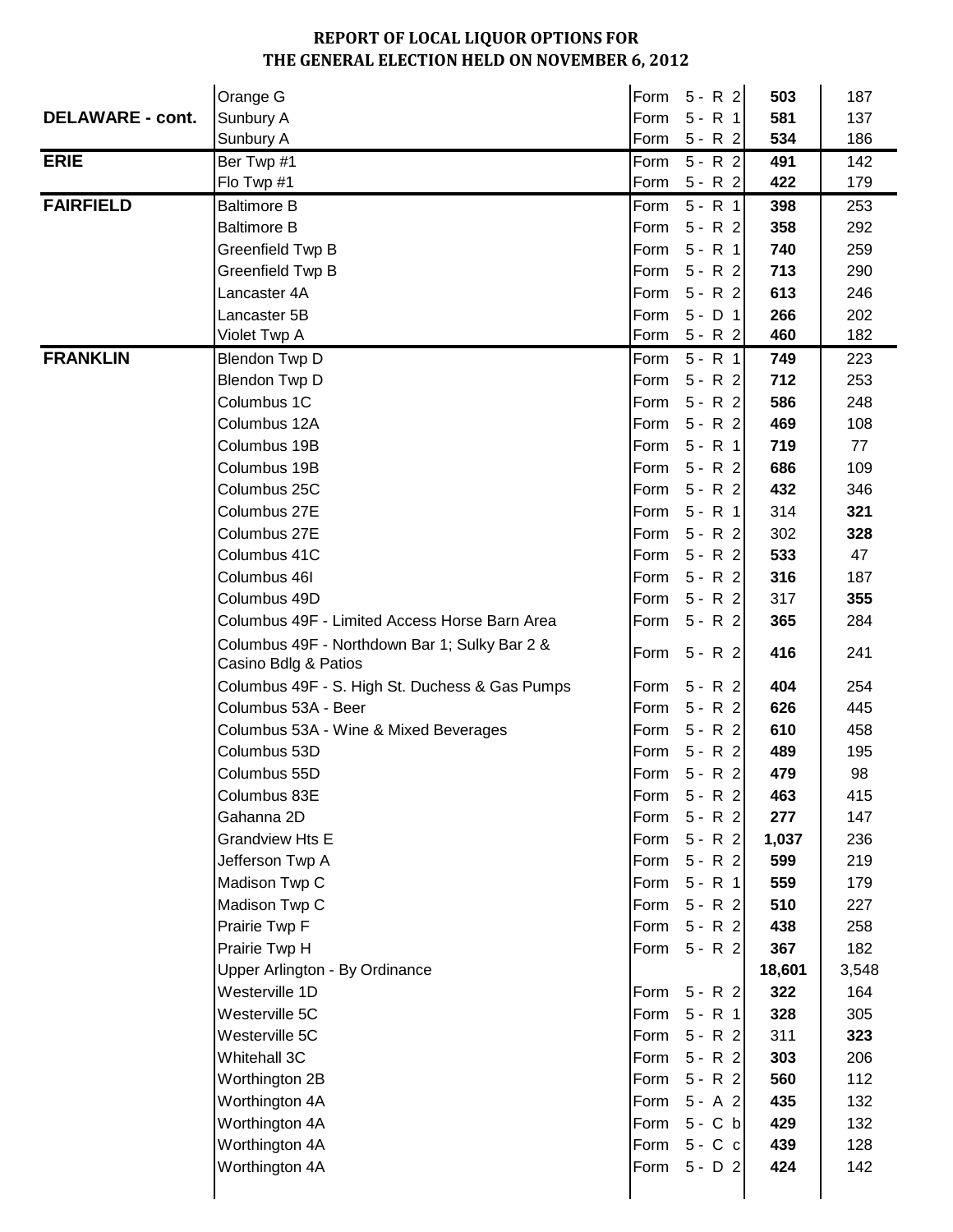| <b>FULTON</b>    | Archbold 1                           | Form 5 - R 2                           | 333        | 401              |
|------------------|--------------------------------------|----------------------------------------|------------|------------------|
|                  | Gorham 019                           | $5 - R$ 1<br>Form                      | 243        | 212              |
|                  | Gorham 019                           | $5 - R$ 2<br>Form                      | 211        | 243              |
| <b>GALLIA</b>    | Gallipolis 5                         | Form<br>$5 - A$ 1                      | 60         | 64               |
|                  | Gallipolis 5                         | Form<br>$5 - A$ 2                      | 70         | 53               |
|                  | Gallipolis 5                         | Form<br>5 - C a                        | 67         | 56               |
|                  | Gallipolis 5                         | $5 - C b$<br>Form                      | 70         | 54               |
|                  | Gallipolis 5                         | Form 5 - C c                           | 69         | 56               |
|                  | Gallipolis 5                         | Form 5 - C d                           | 68         | 57               |
|                  | Gallipolis 5                         | Form<br>$5 - D$ 1                      | 61         | 64               |
|                  | Gallipolis 5                         | Form 5 - D 2                           | 66         | 60               |
|                  | Gallipolis 5                         | Form 5 - D 3                           | 61         | 62               |
|                  | Green 1                              | Form 5 - R 2                           | 178        | 227              |
|                  | Green 6                              | Form 5 - R 1                           | 185        | 200              |
|                  | Green 6                              | Form 5 - R 2                           | 155        | 229              |
|                  | Huntington                           | Form 5 - R 1                           | 176        | 129              |
|                  | Huntington                           | Form 5 - R 2                           | 148        | 159              |
|                  | Rio Grande                           | Form 5 - R 1                           | 141        | 62               |
| <b>GREENE</b>    | Beavercreek 038                      | $5 - R$ 2<br>Form                      | 150        | 83               |
|                  | Xenia 318                            | Form 5 - R 2                           | 209        | 166              |
|                  | Xenia 320                            | Form<br>$5 - R$ 2                      | 396        | 201              |
| <b>GUERNSEY</b>  | Cambridge 2A                         | $5 - R$ 2<br>Form                      | 177        | 174              |
|                  | Cambridge Twp C                      | $5 - R$ 1<br>Form                      | 453        | 176              |
| <b>HAMILTON</b>  | Loveland A                           | Form<br>$5 - R$ 2                      | 515        | 118              |
| <b>HANCOCK</b>   | Alexandria's                         | $5 - R$ 2<br>Form                      | 207        | 70               |
|                  | <b>Waldo Peppers</b>                 | $5 - R$ 2<br>Form                      | 210        | 68               |
| <b>HIGHLAND</b>  | Liberty Northwest 62                 | $5 - R$ 1<br>Form                      | 336        | 201              |
|                  | <b>Liberty Northwest 62</b>          | Form 5 - R 2                           | 305        | 229              |
|                  | New Market 73                        | Form<br>$5 - R$ 1                      | 524        | 387              |
|                  | New Market 73                        | $5 - R$ 2<br>Form                      | 451        | 462              |
|                  | Whiteoak 43                          | $5 - R$ 1<br>Form                      | 316        | 265              |
| <b>HOLMES</b>    | Millersburg West (Speedway 6247)     | $5 - R$ 2<br>Form                      | 183        | 205              |
|                  | Millersburg West (Wal Mart 1724)     | Form 5 - R 2                           | 168        | 225              |
| <b>HURON</b>     | Bellevue 3<br>Fairfield Twp/Village  | $5 - R$ 2<br>Form<br>$5 - R$ 1<br>Form | 478<br>353 | 183<br>114       |
|                  | <b>Greenwich Village</b>             | $5 - R$ 2<br>Form                      | 311        | 265              |
|                  | Norwich Twp                          | Form<br>$5 - R$ 2                      | 333        | 158              |
| <b>JACKSON</b>   | Franklin 2                           | $\overline{5}$ - R 1<br>Form           | 204        | 229              |
|                  | Franklin 2                           | $5 - R$ 2<br>Form                      | 181        | 253              |
|                  | Lick Twp 2                           | $5 - R$ 1<br>Form                      | 298        | 226              |
| <b>JEFFERSON</b> | Steubenville 2-2<br>Steubenville 6-2 | $5 - R$ 2<br>Form<br>$5 - R$ 1<br>Form | 356<br>315 | 208<br>138       |
|                  | Steubenville 6-2                     | Form<br>$5 - R$ 2                      | 302        | 155              |
| <b>KNOX</b>      | Fredericktown B                      | $5 - R$ 1<br>Form                      | 293        | $\overline{213}$ |
|                  | Fredericktown B                      | $5 - R$ 2<br>Form                      | 266        | 240              |
|                  | Jefferson Twp                        | $5 - R$ 1<br>Form                      | 185        | 97               |
|                  | Jefferson Twp                        | $5 - R$ 2<br>Form                      | 162        | 119              |
|                  | Mt. Vernon 3C                        | Form<br>$5 - R$ 2                      | 355        | 210              |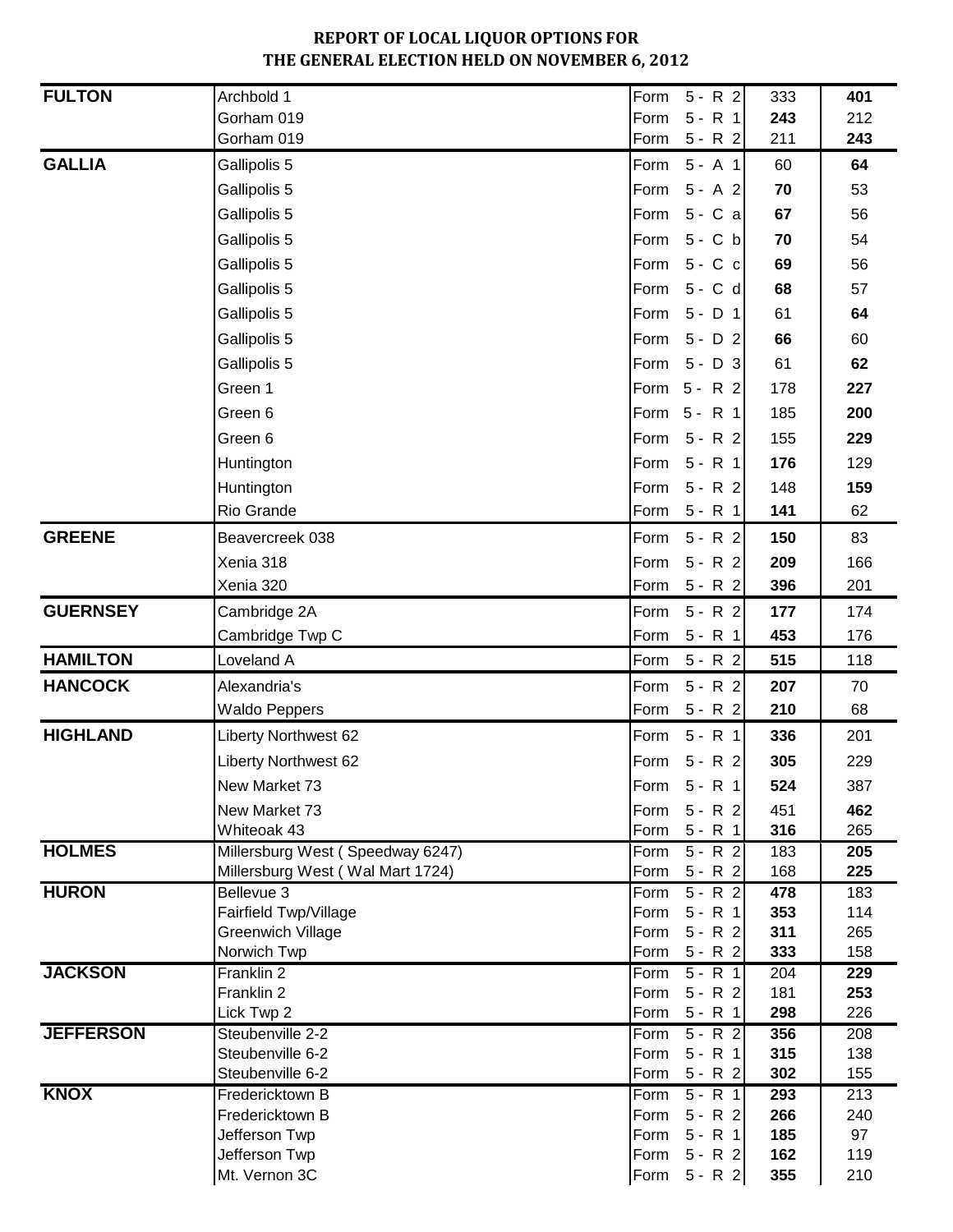| <b>LAKE</b>     | Mentor 1D<br>Willoughby 3A               | $5 - R$ 2<br>Form<br>$5 - R$ 2<br>Form | 765<br>400 | 167<br>238 |
|-----------------|------------------------------------------|----------------------------------------|------------|------------|
| <b>LICKING</b>  | Johnstown A                              | $5 - R$ 1<br>Form                      | 860        | 302        |
|                 | Johnstown A                              | $5 - R$ 2<br>Form                      | 771        | 391        |
|                 | Newark 5E                                | $5 - R$ 2<br>Form                      | 304        | 179        |
|                 | Pataskala 1A                             | $5 - R$ 2<br>Form                      | 331        | 256        |
| <b>LOGAN</b>    | <b>Richland Twp</b>                      | $5 - R$ 1<br>Form                      | 853        | 353        |
|                 | <b>Richland Twp</b>                      | Form<br>$5 - R$ 2                      | 782        | 432        |
| <b>LORAIN</b>   | Amherst 1B                               | $5 - R$ 2<br>Form                      | 600        | 279        |
|                 | Avon 2C                                  | $5 - R$ 2<br>Form                      | 494        | 150        |
|                 | Elyria 7A                                | $5 - R$ 2<br>Form                      | 653        | 204        |
|                 | Lorain 8C<br>Lorain 8H                   | $5 - R$ 2<br>Form<br>$5 - R$ 2<br>Form | 247<br>431 | 163<br>357 |
|                 | Sheffield Lake 4B                        | $5 - R$ 2<br>Form                      | 402        | 65         |
|                 | Wellington Village North                 | $5 - R$ 2<br>Form                      | 680        | 240        |
| <b>LUCAS</b>    | Maumee 2                                 | $5 - D$ 1<br>Form                      | 427        | 157        |
|                 | Maumee 2                                 | Form<br>$5 - R$ 2                      | 428        | 156        |
|                 | Oregon 13                                | $5 - R$ 2<br>Form                      | 393        | 202        |
|                 | Springfield Twp 3<br>Toledo 5K           | $5 - R$ 2<br>Form<br>$5 - R$ 2<br>Form | 414<br>404 | 309<br>255 |
|                 | Toledo 8B                                | $5 - R$ 2<br>Form                      | 297        | 257        |
|                 | Toledo 21E                               | $5 - R$ 2<br>Form                      | 309        | 255        |
| <b>MAHONING</b> | Boardman Twp 1 - Small Bites Tapas       | $5 - R$ 1<br>Form                      | 453        | 170        |
|                 | Boardman Twp 1 - Small Bites Tapas       | $5 - R$ 2<br>Form                      | 440        | 181        |
|                 | Boardman Twp 1 - Wine & Dine             | $5 - R$ 1<br>Form                      | 460        | 165        |
|                 | Boardman Twp 1 - Wine & Dine             | $5 - R$ 2<br>Form                      | 438        | 189        |
|                 | Boardman Twp 9 - Steelyard Wine Merchant | $5 - R$ 2<br>Form                      | 271        | 215        |
|                 | Boardman Twp 9 - Vito's Beer & Wine      | $5 - R$ 1<br>Form                      | 331        | 160        |
|                 | Boardman Twp 9 - Vito's Beer & Wine      | $5 - R$ 2<br>Form                      | 306        | 182        |
|                 | Boardman Twp 18                          | Form<br>$5 - R$ 1                      | 256        | 152        |
|                 | Boardman Twp 18                          | $5 - R$ 2<br>Form                      | 251        | 160        |
|                 | Boardman Twp 46                          | $5 - R$ 1<br>Form                      | 414        | 83         |
|                 | Boardman Twp 46                          | $5 - R$ 2<br>Form                      | 397        | 100        |
|                 | Canfield 2 - Giant Eagle 6385            | Form 5 - R 2                           | 311        | 186        |
|                 | Canfield 2 - Getgo 3385                  | $5 - R$ 1<br>Form                      | 296        | 201        |
|                 | Canfield 2 - Getgo 3385                  | $5 - R$ 2<br>Form                      | 279        | 214        |
|                 | Canfield 3                               | Form 5 - R 1                           | 386        | 121        |
|                 | Canfield 3                               | Form 5 - R 2                           | 354        | 151        |
|                 | Green Twp 2                              | $5 - R$ 1<br>Form                      | 518        | 209        |
|                 | Green Twp 2                              | Form<br>$5 - R$ 2                      | 471        | 249        |
|                 | Milton Twp 3 - American Legion 737       | Form 5 - R 2                           | 269        | 115        |
|                 | Milton Twp 3 - Jims Party Shop           | $5 - R$ 2<br>Form                      | 277        | 114        |
|                 | New Middletown 1                         | Form 5 - R 2                           | 383        | 109        |
|                 | Poland Twp 14                            | $5 - R$ 2<br>Form                      | 678        | 233        |
|                 | Poland Twp 16                            | $5 - R$ 2<br>Form                      | 424        | 140        |
|                 | Youngstown 2A                            | $5 - R$ 2<br>Form                      | 159        | 114        |
| <b>MEDINA</b>   | Medina Twp C                             | $5 - R$ 2<br>Form                      | 570        | 279        |
|                 | Montville Twp D                          | $5 - R$ 2<br>Form                      | 636        | 141        |
| <b>MEIGS</b>    | Racine Village                           | $5 - R$ 1<br>Form                      | 231        | 114        |
|                 | Racine Village                           | $5 - R$ 2<br>Form                      | 206        | 138        |
|                 | Salem Twp                                | $5 - R$ 1<br>Form                      | 240        | 157        |
| <b>MIAMI</b>    | Tipp City J                              | $5 - R$ 1<br>Form                      | 644        | 268        |
|                 | Washington 82                            | $5 - R$ 2<br>Form                      | 491        | 429        |
|                 | West Milton B                            | $5 - R 1$<br>Form                      | 615        | 198        |
|                 |                                          |                                        |            |            |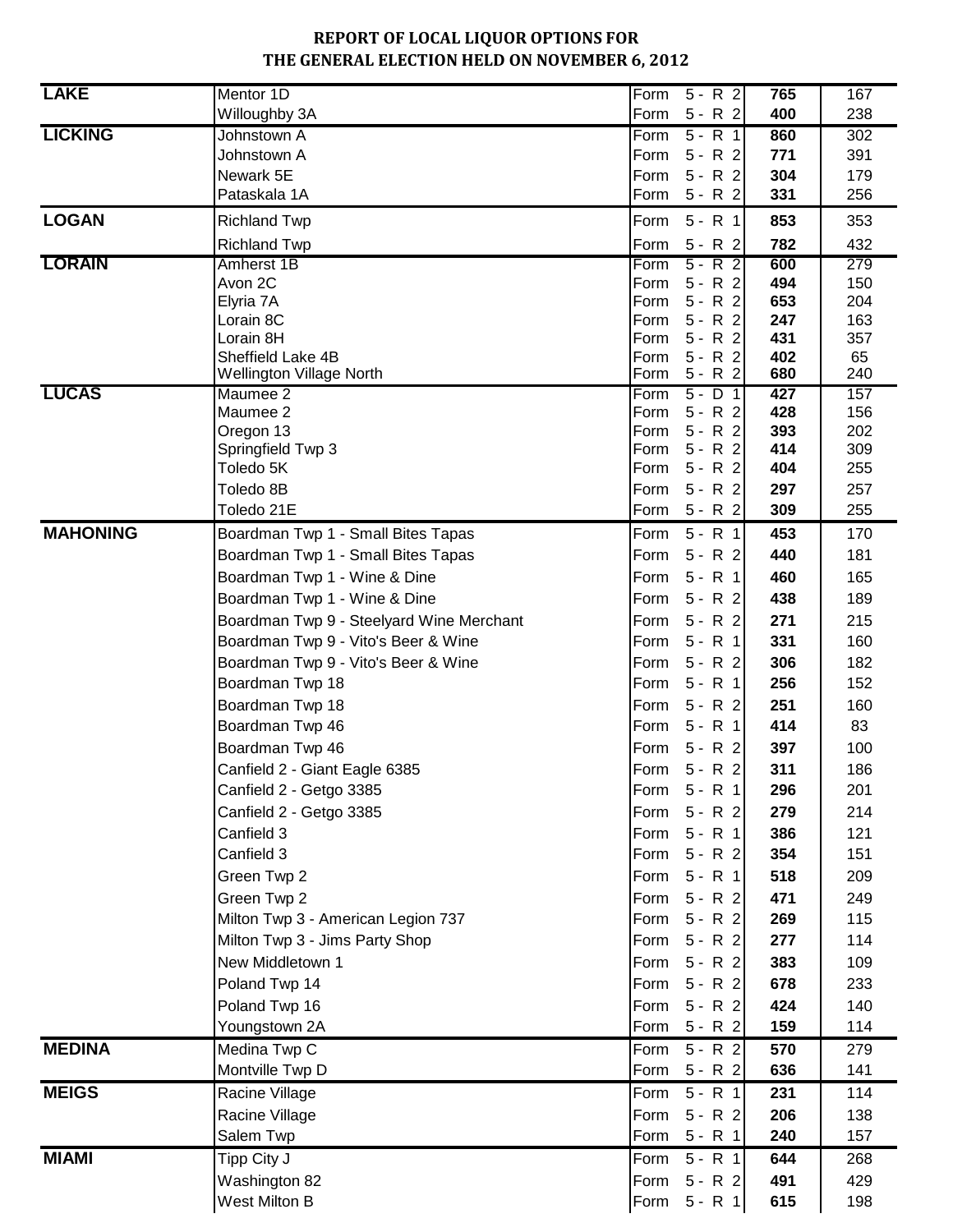| <b>MONROE</b>     | Malaga                                               |      | Form 5 - R 2   | 103 | 102 |
|-------------------|------------------------------------------------------|------|----------------|-----|-----|
|                   | South B                                              | Form | $5 - R$ 2      | 134 | 149 |
| <b>MONTGOMERY</b> | Brookville B - wine & mixed beverages                | Form | $5 - R$ 2      | 586 | 273 |
|                   | Brookville B - wine & mixed bevs & spirituous liquor | Form | $5 - R$ 2      | 580 | 275 |
|                   | Dayton 2B - beer                                     |      | Form 5 - R 1   | 251 | 179 |
|                   | Dayton 2B - beer                                     | Form | $5 - R$ 2      | 216 | 213 |
|                   | Dayton 2B - wine & mixed beverages                   | Form | $5 - R$ 1      | 245 | 187 |
|                   | Dayton 2C                                            | Form | $5 - R$ 1      | 334 | 192 |
|                   | Dayton 2C                                            | Form | $5 - R$ 2      | 282 | 234 |
|                   | Dayton 9B                                            | Form | $5 - R$ 2      | 584 | 153 |
|                   | Dayton 10E                                           |      | Form 5 - R 2   | 311 | 192 |
|                   | Dayton 11B                                           |      | Form 5 - R 2   | 204 | 213 |
|                   | Dayton 11D                                           | Form | $5 - R$ 2      | 339 | 261 |
|                   | Dayton 20B                                           | Form | $5 - R$ 2      | 480 | 331 |
|                   | Harrison H                                           | Form | $5 - R$ 1      | 430 | 293 |
|                   | Harrison H                                           | Form | $5 - R$ 2      | 356 | 366 |
|                   | Harrison J                                           | Form | $5 - R$ 2      | 420 | 435 |
|                   | Harrison Twp C                                       | Form | $5 - D$ 1      | 447 | 280 |
|                   | Harrison Twp C                                       | Form | $5 - D$ 2      | 463 | 251 |
|                   | Huber Heights 5C                                     | Form | $5 - R$ 2      | 548 | 340 |
|                   | Jackson New Lebanon B                                | Form | $5 - R$ 2      | 353 | 310 |
|                   | Moraine 1A                                           | Form | $5 - R$ 2      | 244 | 263 |
|                   | Trotwood 1A                                          | Form | $5 - R$ 2      | 466 | 376 |
|                   | Riverside A                                          | Form | $5 - R$ 2      | 471 | 190 |
|                   | Washington G                                         | Form | $5 - R$ 2      | 865 | 229 |
| <b>MORROW</b>     | Troy Twp 93                                          | Form | $5 - R$ 1      | 333 | 242 |
|                   | Troy Twp 93                                          | Form | $5 - R$ 2      | 304 | 267 |
| <b>MUSKINGUM</b>  | Washington C                                         | Form | $5 - R$ 2      | 387 | 267 |
|                   | Zanesville 5C                                        | Form | $5 - R$ 2      | 367 | 275 |
| <b>NOBLE</b>      | Caldwell 1                                           | Form | $5 - R$ 1      | 137 | 72  |
|                   | Caldwell 1                                           | Form | $5 - R$ 2      | 119 | 88  |
|                   | Olive Pct.                                           |      | Form 5 - R 1   | 288 | 167 |
|                   | Olive Pct.                                           | Form | $5 - R$ 2      | 268 | 188 |
| <b>OTTAWA</b>     | Portage Twp 2                                        | Form | $5 - R$ 2      | 248 | 86  |
| <b>PICKAWAY</b>   | New Holland                                          | Form | $5 - R$ 1      | 126 | 142 |
|                   | New Holland                                          | Form | $5 - R$ 2      | 110 | 156 |
| <b>PIKE</b>       | Ward 5                                               | Form | $5 - R$ 1      | 172 | 197 |
| <b>PORTAGE</b>    | Mogadore Village                                     | Form | $5 - R$ 2      | 327 | 169 |
|                   | Suffield Twp D                                       | Form | $5 - R$ 1      | 500 | 143 |
|                   | Suffield Twp D                                       | Form | $5 - R$ 2      | 461 | 183 |
| <b>PREBLE</b>     | Eaton 7                                              | Form | $5 - R$ 2      | 256 | 318 |
|                   | Jefferson South                                      | Form | $5 - R$ 2      | 209 | 114 |
|                   | West Alexandria South                                | Form | $5 - R$ 2      | 265 | 142 |
| <b>ROSS</b>       | $2-E$                                                | Form | $5 - R$ 2      | 361 | 174 |
|                   | <b>Huntington East</b>                               |      | Form 5 - R 1   | 311 | 227 |
|                   | <b>Huntington East</b>                               | Form | $5 - R$ 2      | 268 | 265 |
|                   | <b>Liberty East</b>                                  | Form | $5 - R$ 1      | 248 | 265 |
|                   | Scioto 6 - Jerry's West                              | Form | $5 - R$ 2      | 196 | 99  |
|                   | Scioto 6 - Valero on Western                         | Form | $5 - R$ 2      | 189 | 105 |
|                   | <b>Union Central</b>                                 |      | Form $5 - R$ 2 | 294 | 143 |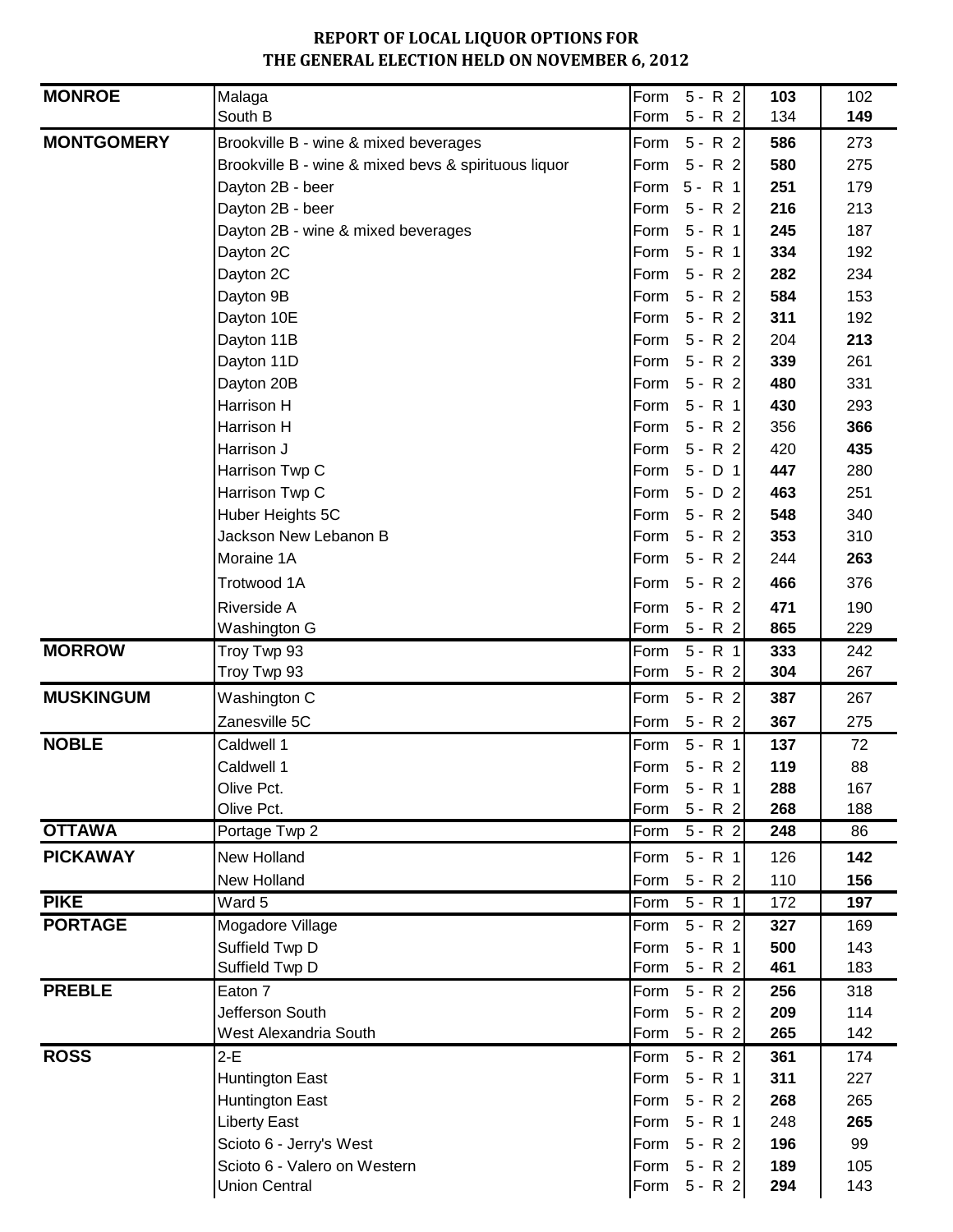| <b>SCIOTO</b>     | Green A                             | Form<br>$5 - R$ 1                      | 202        | 225        |
|-------------------|-------------------------------------|----------------------------------------|------------|------------|
|                   | Green A                             | $5 - R$ 2<br>Form                      | 178        | 251        |
|                   | Jefferson A                         | $5 - R$ 1<br>Form                      | 279        | 201        |
|                   | New Boston 1A - BG Family Food Mart | $5 - R$ 2<br>Form                      | 237        | 177        |
|                   | New Boston 1A - Franks Place        | $5 - R$ 2<br>Form                      | 247        | 193        |
|                   | New Boston 1A - Wal Mart 4490       | Form<br>$5 - R$ 2                      | 232        | 214        |
|                   | Porter A                            | $5 - R$ 1<br>Form                      | 233        | 260        |
|                   |                                     |                                        |            |            |
|                   | Portsmouth 1B                       | $5 - R$ 2<br>Form                      | 211        | 151        |
|                   | Portsmouth 6B                       | Form<br>$5 - R$ 1                      | 156        | 183        |
|                   | Rarden Village                      | $5 - R$ 1<br>Form                      | 42         | 38         |
| <b>SENECA</b>     | Clinton A                           | $5 - R$ 2<br>Form                      | 261        | 151        |
|                   | Fostoria 1B                         | $5 - R$ 2<br>Form                      | 417        | 122        |
|                   | New Riegel Village                  | $5 - R$ 2<br>Form                      | 96         | 43         |
|                   | Tiffin 2A                           | $5 - R$ 2<br>Form                      | 431        | 223        |
|                   | Tiffin 4C                           | Form<br>$5 - R$ 2                      | 397        | 141        |
| <b>SHELBY</b>     | <b>Botkins Village</b>              | $5 - R$ 2<br>Form                      | 466        | 181        |
| <b>STARK</b>      | Alliance 3D                         | $5 - R$ 1<br>Form                      | 477        | 321        |
|                   | Alliance 3D                         | $5 - R$ 2<br>Form                      | 437        | 361        |
|                   | Alliance 4B                         | $5 - R$ 2<br>Form                      | 228        | 189        |
|                   | Canton 3B                           | $5 - R$ 2<br>Form                      | 205        | 90         |
|                   | Canton 3E - Giant Eagle 4034        | $5 - R$ 2<br>Form                      | 475        | 379        |
|                   | Canton 3E - Wal Mart 5410           | $5 - R$ 2<br>Form                      | 419        | 439        |
|                   | Canton 5B                           | $5 - R$ 2<br>Form                      | 167        | 136        |
|                   | Canton 5D                           | $5 - R$ 2<br>Form                      | 392        | 245        |
|                   | Canton 6A                           | $5 - R$ 2<br>Form                      | 462        | 351        |
|                   | Canton 7F<br>Jackson Twp 4          | $5 - R$ 2<br>Form<br>$5 - R$ 2<br>Form | 270<br>583 | 174<br>412 |
|                   | Lake Twp 15                         | $5 - R 1$<br>Form                      | 509        | 461        |
|                   | Lake Twp 15                         | $5 - R$ 2<br>Form                      | 460        | 513        |
|                   | Louisville C                        | $5 - R$ 2<br>Form                      | 459        | 292        |
|                   | Paris Twp A                         | $5 - R$ 2<br>Form                      | 247        | 96         |
|                   | Perry Twp 4                         | $5 - R$ 2<br>Form                      | 569        | 380        |
| <b>SUMMIT</b>     | Akron 1D                            | $5 - R$ 2<br>Form                      | 424        | 110        |
|                   | Akron 3G                            | $5 - R$ 1<br>Form                      | 417        | 452        |
|                   | Akron 3G                            | Form 5 - R 2                           | 384        | 486        |
|                   | Akron 5B<br>Akron 5E                | $5 - R$ 2<br>Form<br>Form 5 - R 2      | 415<br>427 | 247<br>257 |
|                   | Cuyahoga Falls 2A                   | $5 - R$ 2<br>Form                      | 743        | 217        |
|                   | Cuyahoga Falls 5A                   | $5 - R$ 1<br>Form                      | 702        | 169        |
|                   | Cuyahoga Falls 5A                   | $5 - R$ 2<br>Form                      | 654        | 220        |
|                   | Stow 4D - Gerald Spuzzillo          | $5 - R$ 1<br>Form                      | 711        | 105        |
|                   | Stow 4D - Gerald Spuzzillo          | $5 - R$ 2<br>Form                      | 676        | 132        |
|                   | Stow 4D - Staybridge Suites         | $5 - R$ 1<br>Form                      | 725        | 99         |
|                   | Stow 4D - Staybridge Suites         | $5 - R$ 2<br>Form                      | 685        | 133        |
| <b>TRUMBULL</b>   | Kinsman Twp C                       | $5 - R$ 1<br>Form                      | 268        | 99         |
|                   | Kinsman Twp C                       | $5 - R$ 2<br>Form                      | 248        | 125        |
|                   | Liberty Twp E                       | $5 - R$ 2<br>Form                      | 448        | 236        |
|                   | Lordstown D                         | $5 - R$ 1<br>Form                      | 227        | 74         |
|                   | Lordstown D                         | $5 - R$ 2<br>Form                      | 214        | 90         |
|                   | Newton Twp D                        | $5 - R$ 2<br>Form                      | 320        | 175        |
|                   | Niles 3C                            | $5 - R$ 2<br>Form                      | 340        | 158        |
| <b>TUSCARAWAS</b> | Dover 4A - #10                      | $5 - R$ 2<br>Form                      | 208        | 94         |
|                   | Lawrence Twp 10 - #54               | $5 - R$ 2<br>Form                      | 689        | 237        |
|                   | New Philadelphia 1A - #13           | $5 - R$ 2<br>Form                      | 277        | 144        |
|                   | Sugarcreek 2 - #72                  | $5 - R$ 2<br>Form                      | 181        | 209        |
|                   |                                     |                                        |            |            |